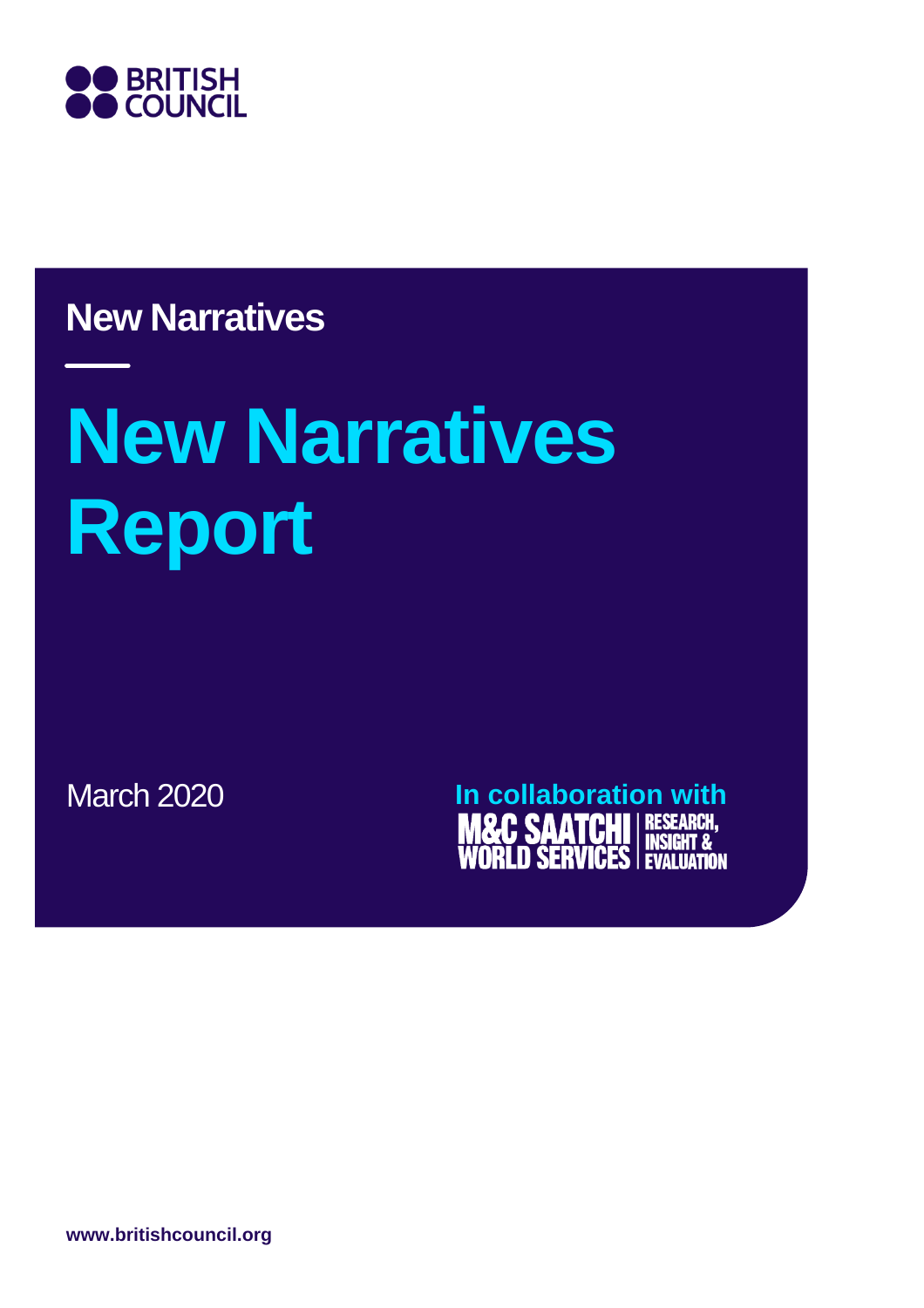

# **Contents**

| What are the dominant narratives, messages and themes that frame the UK in Africa  |
|------------------------------------------------------------------------------------|
| How do young people engage with, share and resist these narratives? 11             |
|                                                                                    |
| What narratives would young people in each place like the other to have access to? |
|                                                                                    |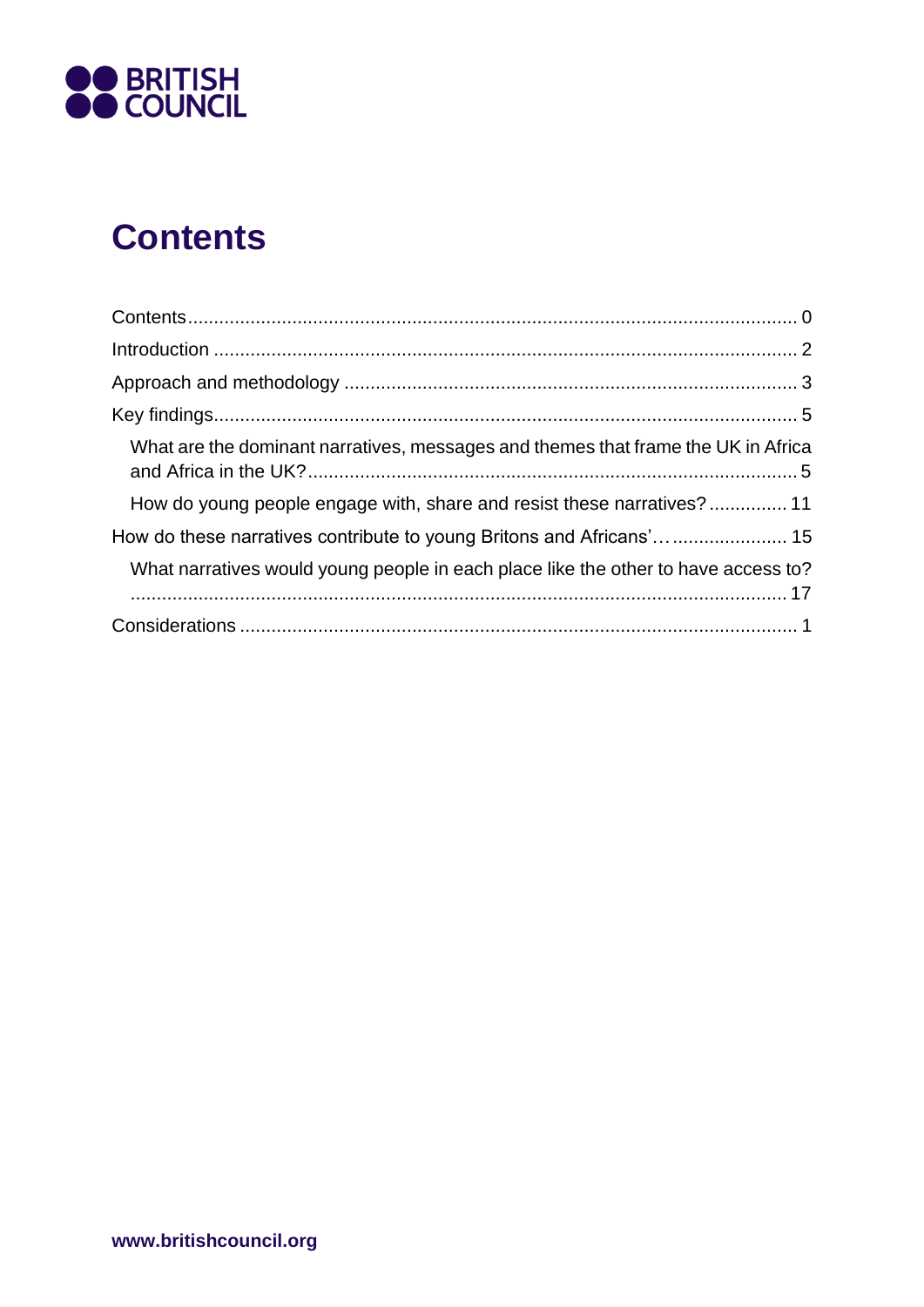#### **Credits**

M&C Saatchi World Services Research, Insight & Evaluation

#### **Author:**

Tom Curran, Senior Research Executive

#### **Research team:**

Dr. Gerry Power, Chief Research Officer Aibek Illiasov, Research Director Dr. Tom Vu, Senior Digital Analyst Katy Walsh-Glinert, Research Executive Onya Amadi, Research Executive Uzma Razaq, Research Operations Manager Natalya Idris, Research Assistant

#### **Administration and finance:**

Mark White, Finance Director Satish Beri, Financial controller

#### **Published by:**

2020 The British Council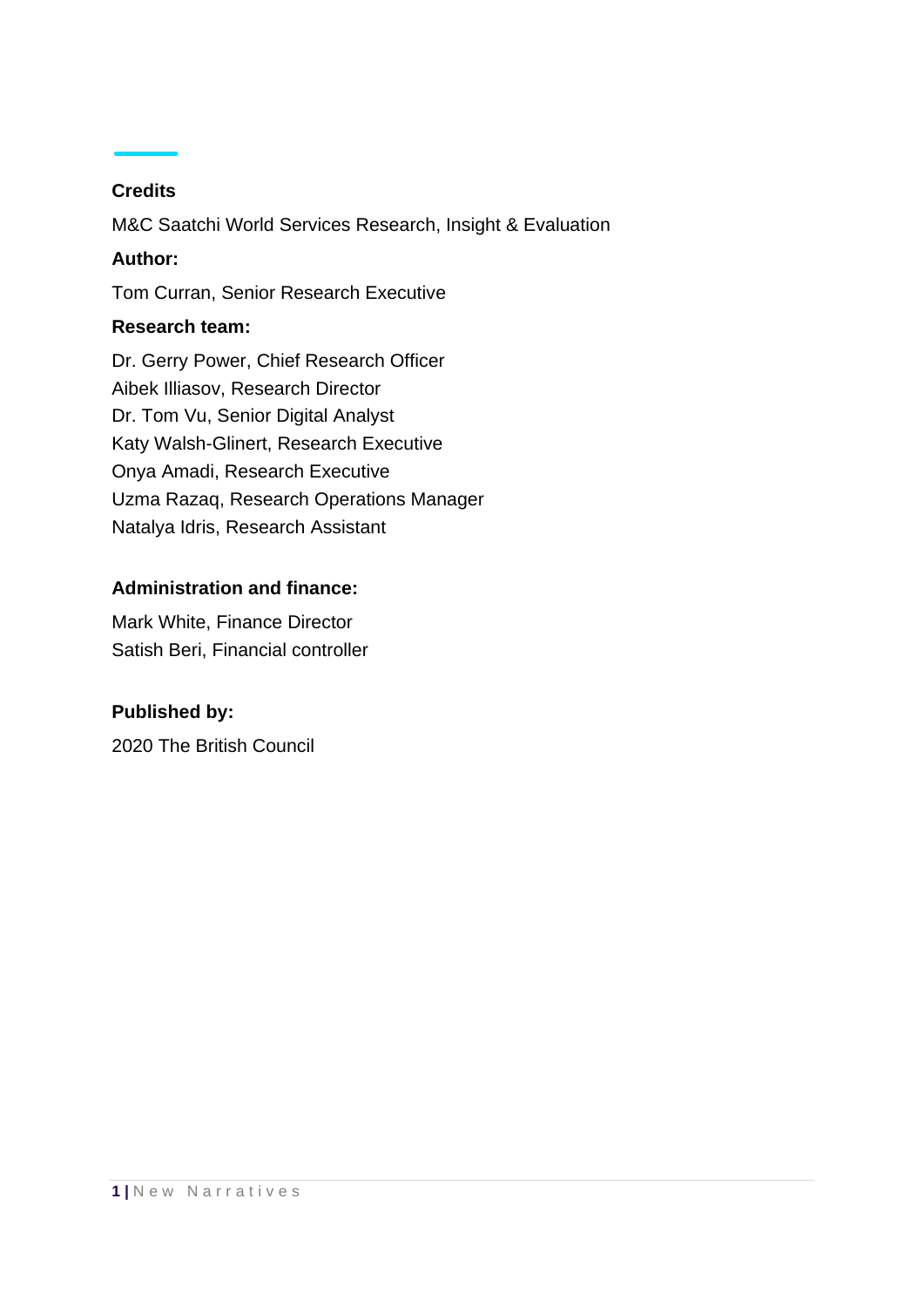# **Introduction**

The British Council New Narratives programme is designed to help contribute to changing reciprocal perceptions between Africa and the UK to stimulate new understanding which will unlock new connections and collaborations for mutual benefit. To help realise this vision, the British Council commissioned the Research, Insight and Evaluation (RIE) team at M&C Saatchi World Services to undertake a comprehensive investigation into how young people in the UK and African countries perceive each other and their countries. The investigation had five objectives:

- 1. To identify the source and nature of **dominant narratives, messages and themes** that frame the UK in Africa and Africa in the UK.
- 2. To map how young people in the UK and Africa **engage with, share, and resist** the dominant narratives, messages and themes.
- 3. To establish the extent to which these narratives **contribute to moulding perceptions** that 18 – 35-year-olds across both places have of each other.
- 4. To understand the ways, if any, that 18-35-year-olds feel these narratives **affect their willingness to network** across both places to social, economic and political ties.
- 5. To **highlight the less dominant narratives** that 18-35-year-olds across both places, would like the other place to have access to e.g. what would a young African want the UK to know about Africa?

#### **New Narratives research programme deliverables**

This summary report provides top-level findings in response to each of these objectives. It forms one of three deliverables provided to the British Council New Narratives teams.

For access to the **full report** or to the **PowerPoint presentation**, please contact [Tomas.curran@mcsaatchi.com](mailto:Tomas.curran@mcsaatchi.com) or [ojoma.ochai@ng.britishcouncil.org](mailto:ojoma.ochai@ng.britishcouncil.org)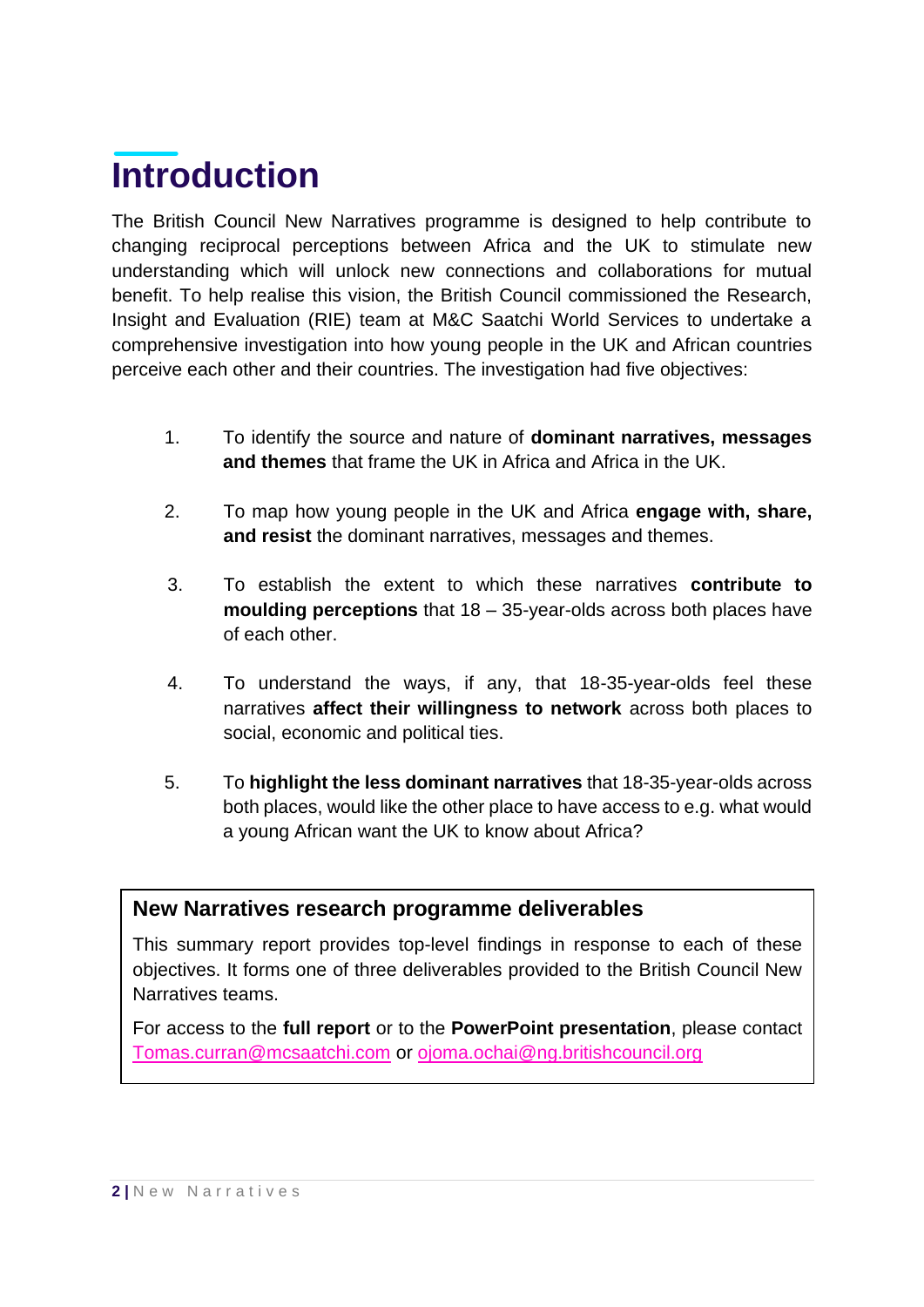# **Approach and methodology**

*"The real environment is altogether too big, too complex, and too fleeting for direct acquaintance between people and their environment. People construct a pseudo-environment that is a subjective, biased, and necessarily abridged [mental image](https://en.wikipedia.org/wiki/Mental_image) of the world, and to a degree, everyone's pseudo-environment is a fiction. People "live in the same world, but they think and feel in different ones."<sup>1</sup>*

#### Walter Lippmann 1922

Nearly 100 years ago, the US media scholar, Walter Lippmann recognized the significant impact of mediated knowledge and experience on one's view of the world. In order to understand the perceptions that young Africans and young Britons have of each other and each other's countries, it is imperative to analyse the plethora of experiences and influences that have informed that perspective. It is also critical to understand, of the pictures that form inside young people's heads, which of these are widely shared in common, and therefore represent the dominant ways of seeing and talking about other people and other places within a society.

The challenge to capture young Africans' narratives of the UK and young Britons' narratives of Africa warranted a research design that: recognised the long and chequered history between the two regions; acknowledged the significance of popular culture and especially social media in framing one group's view of the other place, and: provided young people the opportunity to communicate the "pictures in their heads" without the requirement to only verbalise how they perceived young people from the other place. The approach adopted is deliberately innovative, boldly experimental and iterative. Three methods were employed: a historical review of the narrative trajectories and cultural and socio-political themes dominating relations between the UK and Africa from 1500 to the present; a semiotic analysis drawing on images in popular culture and gathered by narrative scouts and young people

themselves across the two regions; and young people's drawings of young



<sup>1</sup> Lippmann, Walter (1922)[. Public Opinion.](https://archive.org/stream/publicopinion00lippgoog#page/n6/mode/2up) New York: Harcourt, Brace and Company.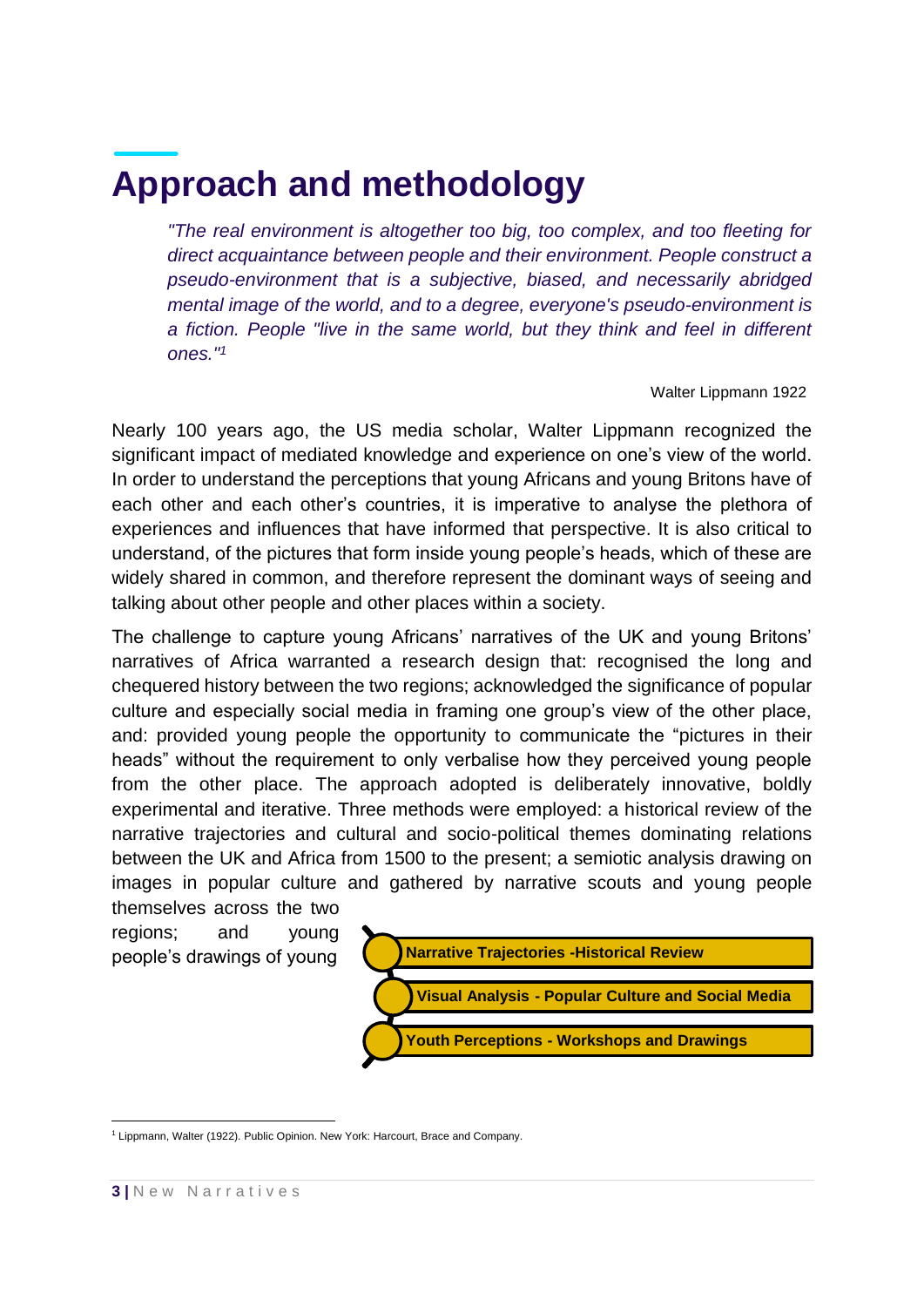people from the other place gathered in the youth workshops. The multiple and varied data streams have afforded a rich tapestry of perspectives and insights on the narrative architecture prevalent in each region about the other place.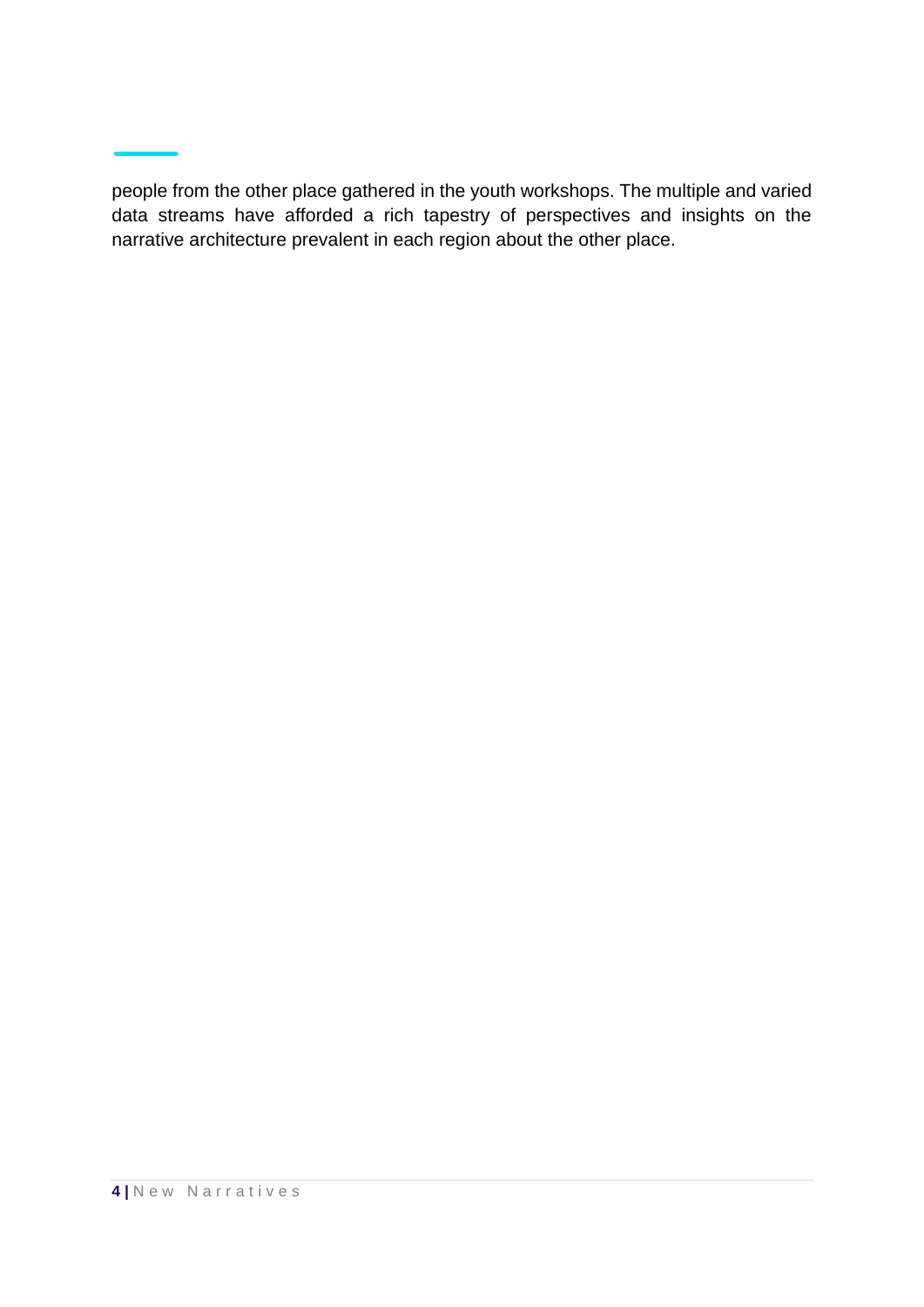# **Key findings**

# **What are the dominant narratives, messages and themes that frame the UK in Africa and Africa in the UK?**

Young people's perspectives of Africa and the UK

#### **From the perspective of young Africans…**

The UK embodies a diverse range of **positive values** and characteristics including security, tradition, prosperity, efficiency, justice, equality and freedom.

The UK is widely perceived as a **world leader** academically, economically, and in terms of football. Its status relative to other countries also benefits from positive attitudes towards the quality of British entertainment and creative industries; its historical and contemporary role as a significant military power; and the British Royal Family, which serves as a key differentiator of the UK's global identity.

At the same time, there are widespread concerns about **British racism and elitism**, as well as doubts about how accessible the UK is for all but the most wealthy and privileged young people.

These concerns are rooted in young Africans' knowledge of the UK's colonial past; reinforced by a diverse range of contemporary instances of British prejudice and discrimination; and reflected in a sensitivity to signs of **latent neo-colonialism** in the UK's dealings with African countries.

#### **From the perspective of young Britons…**

UK-African relations are most commonly framed through one of two lenses: **exploitation and aid**. The African continent as a whole, meanwhile, is imagined according to two extremes: idealised or demonised.

Decades of images and stories in the news media and by charities highlighting themes including famine, drought, disease, inequality and instability have contributed to a perception of African countries as **impoverished, dangerous, and lagging behind the rest of the world socio-economically and in terms of human rights**. Factors commonly used to explain these issues included endemic local corruption, the historical and contemporary exploitation of Africa by foreign

countries and private interests (including the UK and British companies), and the perceived remoteness and isolation of Africa relative to the rest of the world.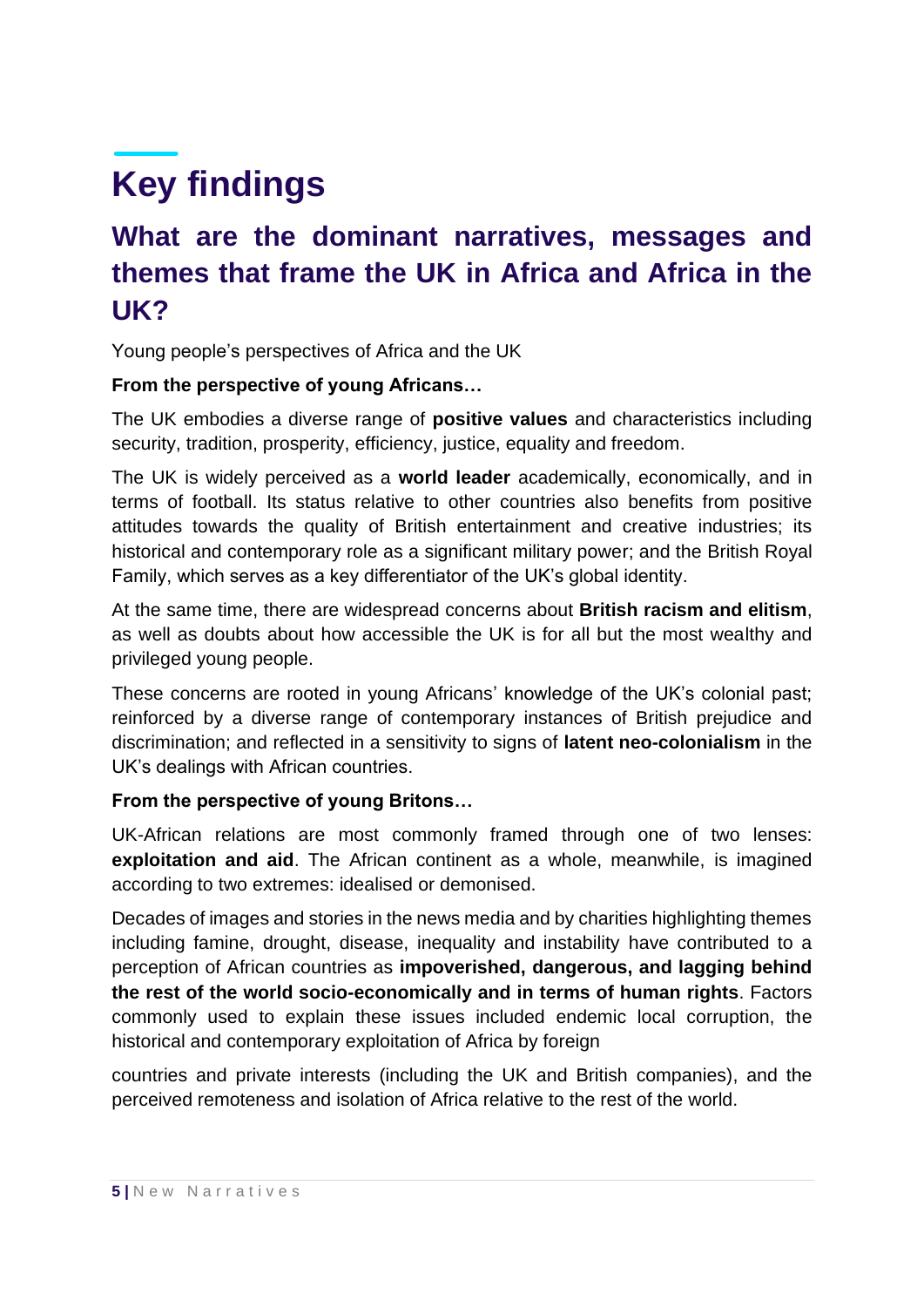However, romantic idealisations of Africa as a place of **sublime landscapes, beautiful wildlife, ancient peoples and exotic cultures** also mean that, in the minds of young people in the UK, Africa also holds the promise of unique adventures and experiences.

While both extremes demonstrate the persistent 'othering' of Africa relative to the UK, there is evidence that young people in the UK are increasingly **conscious and critical of the biases** in the media they consume, as well as cognizant of their own limited knowledge and understanding.

Young people's perspectives of African and British regions and countries

#### **From the perspective of young Africans…**

**Scotland, Wales and Northern Ireland are invisible** compared to England, which dominates conversations about the UK and Britain as a whole.

**London likewise largely dominates** conversations about and perceptions of the UK and is regarded both as a go-to tourism destination, and as the centre of economic activity and opportunity in the UK.

Other places in the UK tend to be identifiable due to their association with **high profile universities** (for example, the universities of Oxford and Cambridge) or football teams (for example, Liverpool and Manchester). Beyond these specific associations, however, knowledge of the places and people they represent is scarce.

#### **From the perspective of young Britons…**

There is some evidence that young people in the UK are moving away from the idea of Africa as a monolithic entity, as they gradually become sensitised to **sub-regional and national differences**. Overall, however, knowledge and understanding of African countries and regions is extremely poor.

At best, efforts to consciously parse the African continent are based on broad and crude distinctions between **South Africa** (perceived as most well-developed country, with strong ties to Europe), **Northern Africa** (somewhat well-developed, with strong Islamic ties as well as ties to the development of European culture and history), and '**middle Africa'**, or everything in between (extremely undeveloped, dangerous and socio-culturally 'other').

The references that young Britons made about individual countries across Africa naturally clustered within geographically proximate parts of the continent. We refer to this phenomenon as the **imagined topography** of Africa. Drawing on these patterns,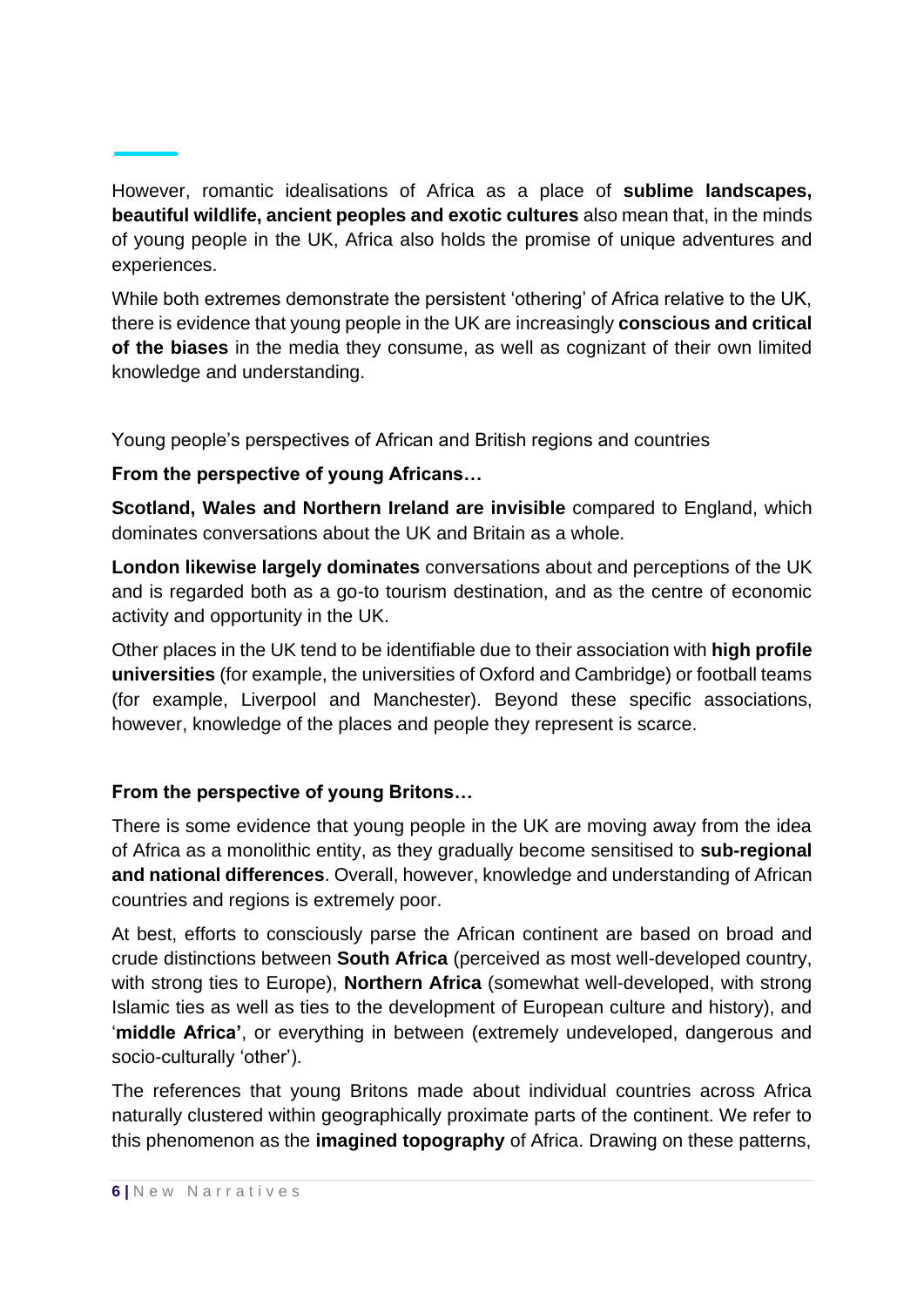Figure 1 below illustrates this imagined topography by highlighting the patterns in references associated with seven different clusters of countries. Only countries named by participants are labelled as part of the topography.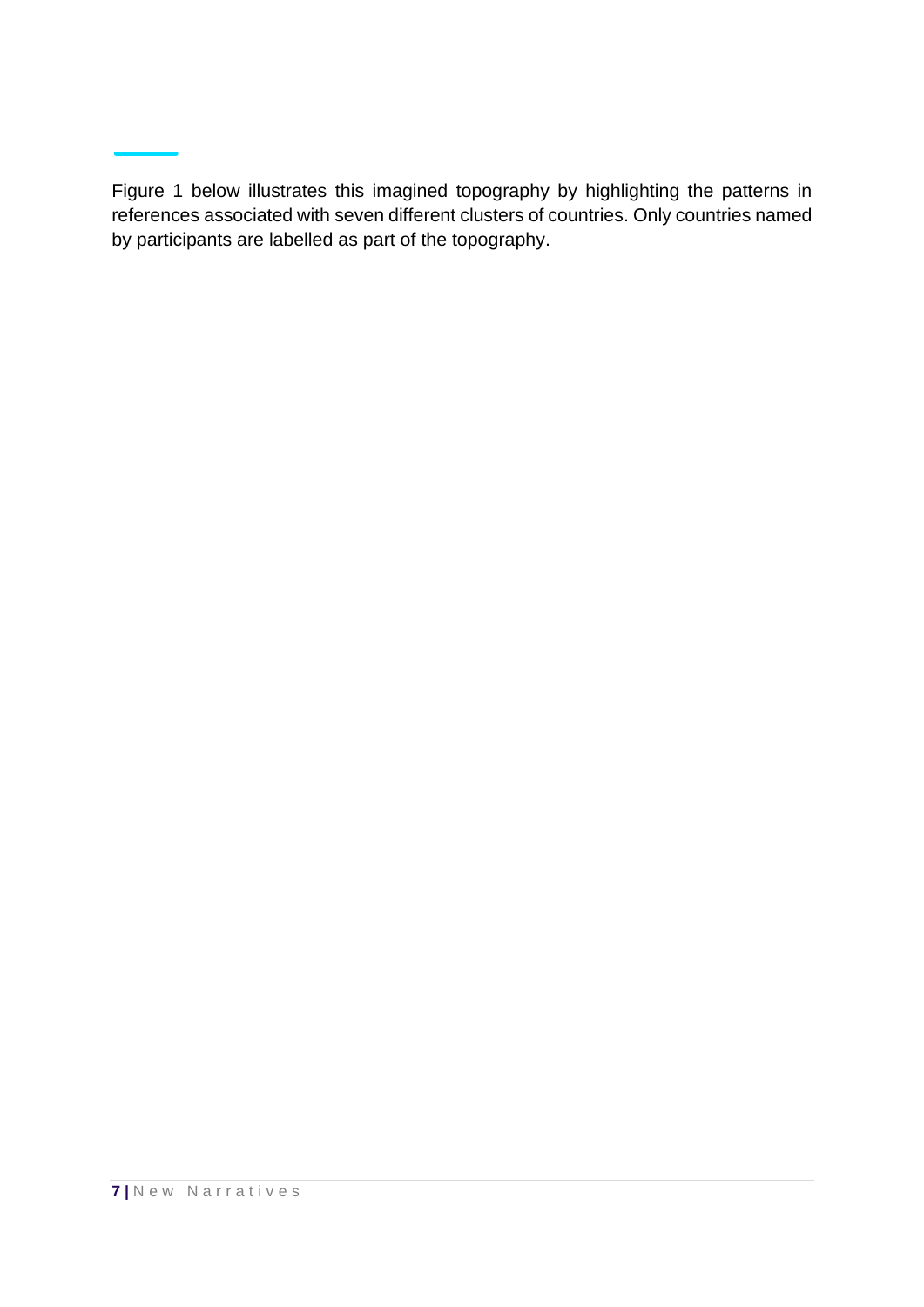#### **Figure 1:**

# **British perspectives of Africa: An**

#### **COUNTRY CLUSTER 1**

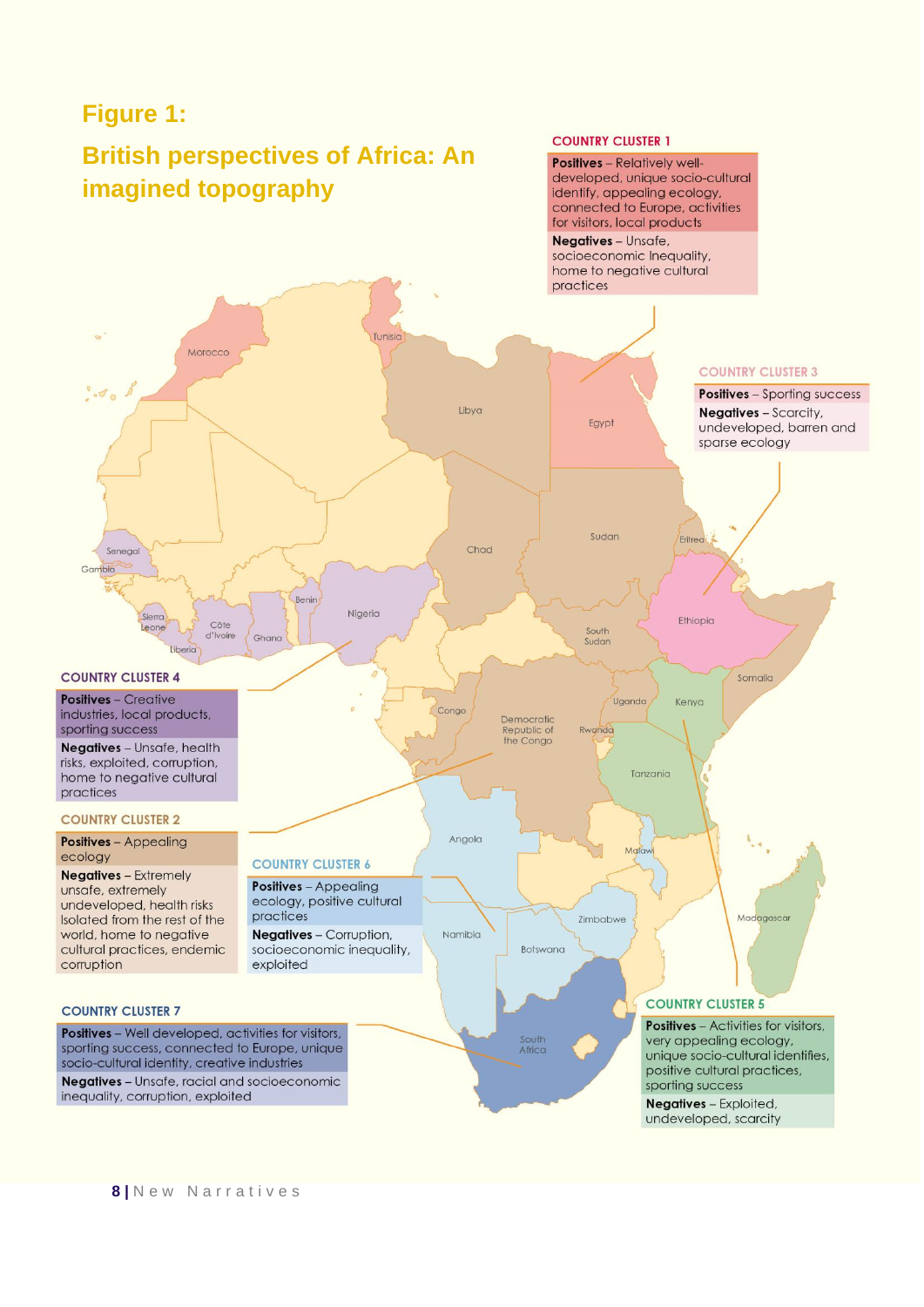Narratives communicated within in popular culture environments

Overall, **Africa is far more salient within the UK** visual communications landscapes and popular culture, than the UK is within the imagination of African countries. This is reflected in the superior richness, variety and pervasiveness of visual representations of African countries, people and themes in the UK, compared to that representing the UK in African countries.

#### **The analysis of British representations of African themes indicates…**

A movement away from extremely negative associations such as poverty and disaster, towards **increased focus on African empowerment, creativity, innovation and progress**. Very often, these expressions signal young people, in particular, as the catalysts of these processes.

A dynamic message and messenger landscape defined by **debate, polemic and controversy, alongside a call for deeper listening to how African people want to represent themselves.** These changes are apparent in the availability of counternarratives challenging the assumptions embedded in British discourse of Africa, which are often communicated by hard-hitting voices from within the Black-British population and the African Diaspora in the UK.

The persistence of **representations which idealise, commodify, and fetishize** African countries, cultures, and themes. These expressions are particularly dominant within the luxury travel industry, which routinely represents African countries and cultures as ripe for exploration, discovery, and consumption by Western audiences.

Renewed associations between African countries with ideas of **vulnerability and fragility**. This is most apparent in response to climate change, in relation to which Africa is represented as high-risk and in need of urgent interventions.

#### **The analysis of African representations of British and UK themes indicates…**

A heavily institutionalised message and messenger landscape. Assets including **English Premier League**, the **Royal Family**, iconic educational institutions like **Oxford and Cambridge** Universities, and **overseas missions and NGOs** remain the most influential touchpoints for UK narratives in African countries. These narratives convey strong visual associations between the UK and desirable attributes including **order, quality and grandiosity**.

The emergence of changes in the way in which the UK is portrayed in African media following **Brexit**. These changes tend to undermine the UK's connection with stability and order, by conveying images of an unstable and negatively charged UK, introducing **doubts about its future**.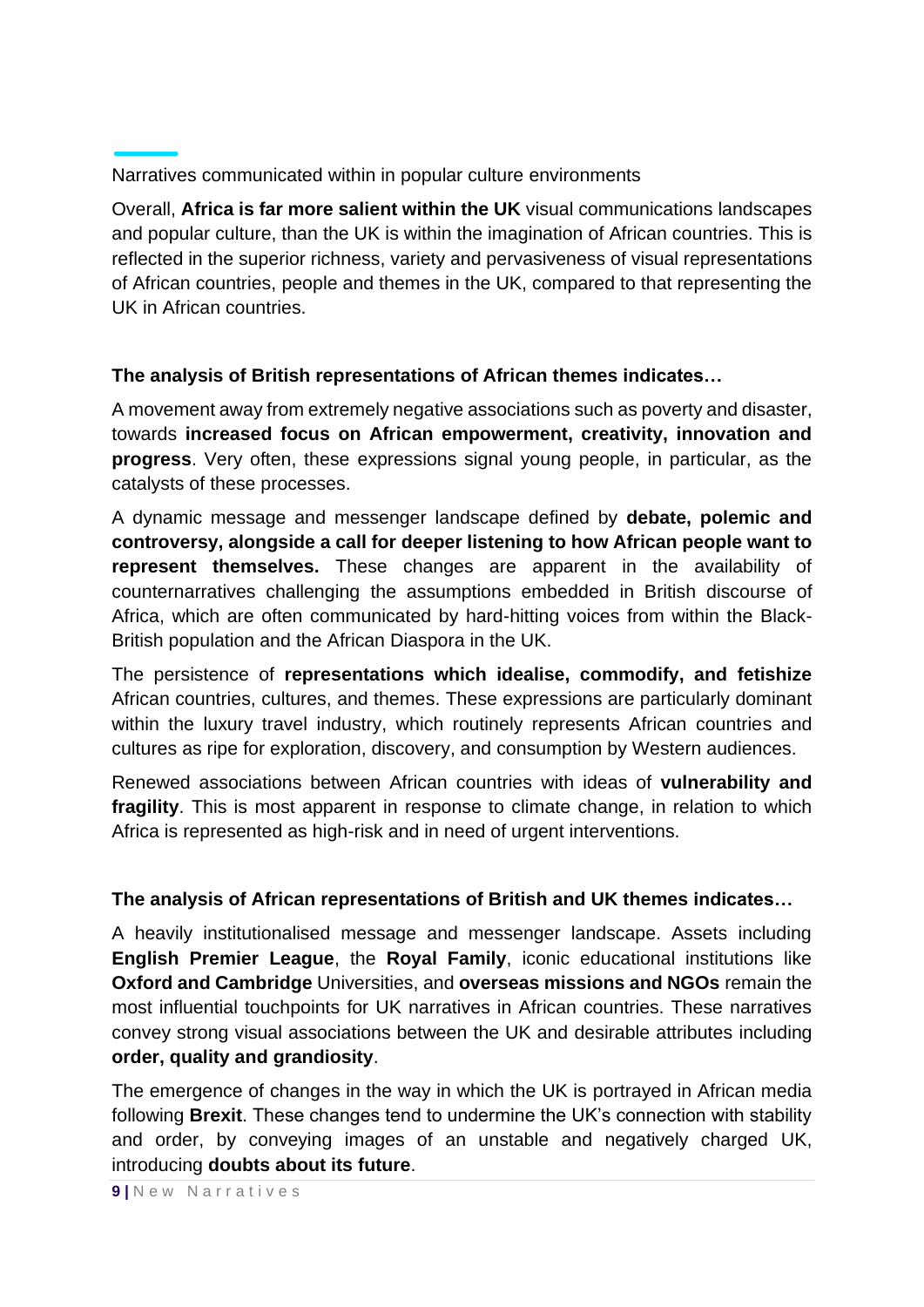Widespread **anxiety and anger towards British colonialism and racism**. The discourse of 'taking from' and 'using African ideas', for example, is widely debated in online and offline channels, while the idea that UK companies take from the continent is portrayed continuously in the media. Visual expressions of British prejudice and discrimination towards non-white communities, meanwhile, fuel connections between the UK and racism.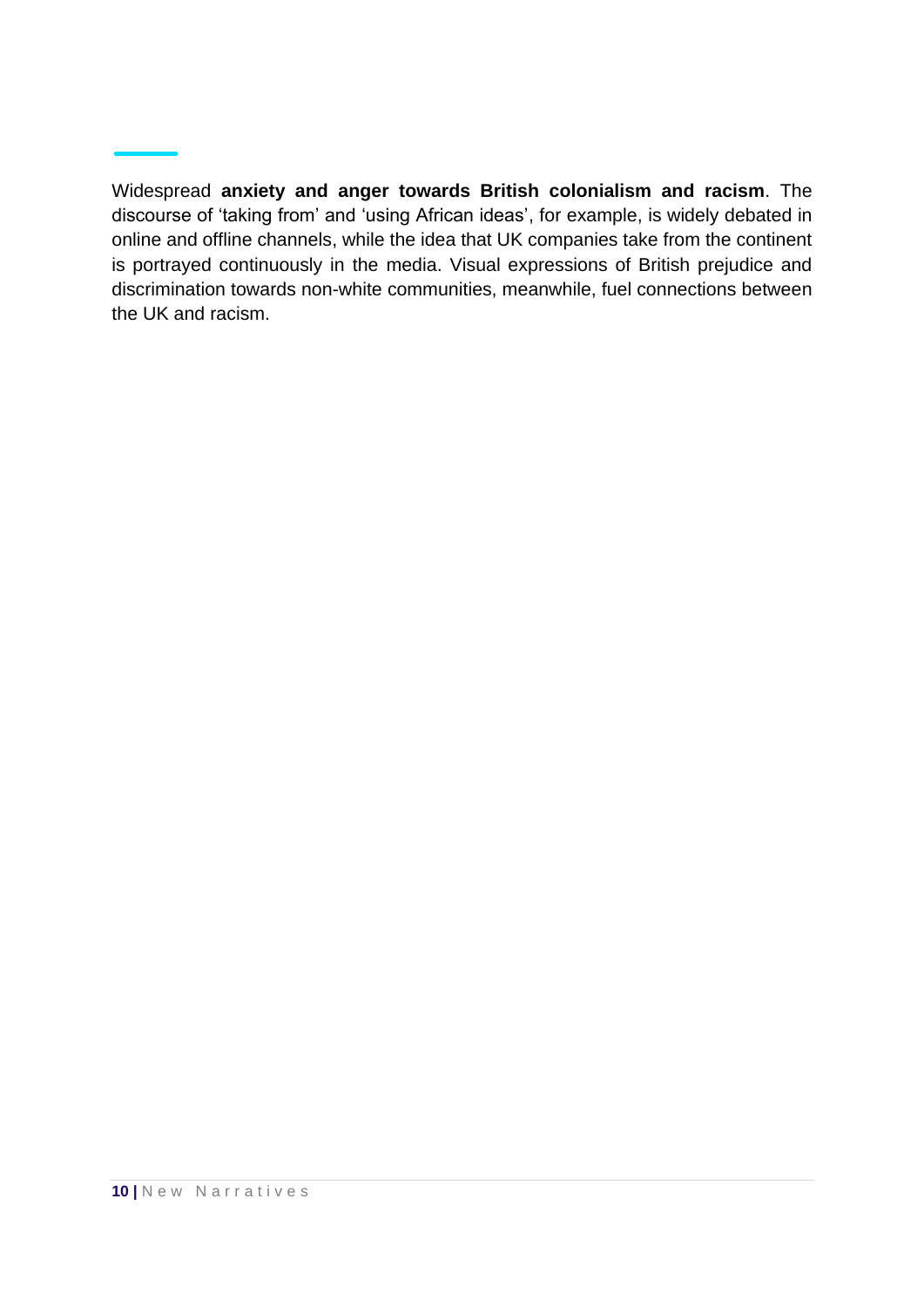## **How do young people engage with, share and resist these narratives?**

#### Narrative touchpoints

Conversations with young people suggest how common perceptions of the UK and Africa are communicated by a diverse range of sources, under a wide range of conditions. To accommodate this variability, this research employs the term 'narrative touchpoint' to capture the varied sources and conditions under which young people engage with common narratives. Four categories of narrative touchpoint are identified:

**Direct touchpoints** refer to experiences where young people come in contact with people from the other place. For Africans, this is primarily through friends and family members who have visited or lived in the UK. For Britons, this is largely materialised in education settings, most notably university, where they can meet and form friendships with people from African countries or of African descent.

**Bridging touchpoints** refer to formats or platforms that involve people from both places. Notable examples include the English Premier League, where the teams are from Britain, but many of the leading players are from African countries. Similarly, contemporary music and musicians originating in one place but heavily consumed in the other place. While somewhat less direct and more mediated, bridging touchpoints afford a greater level of accessibility to the general population.

**Mediated touchpoints** include the majority of film, TV, advertising and news media that are explicitly produced to represent and communicate information and impressions about the other place.

**Iconic touchpoints** refer to individuals, places and buildings that are intrinsically identified with either the UK or Africa. Notable examples that emerged in the research included the British royal family, William Shakespeare and Big Ben for the UK; as well as Nelson Mandela, Robert Mugabe, the pyramids of Giza and Kilimanjaro for African countries.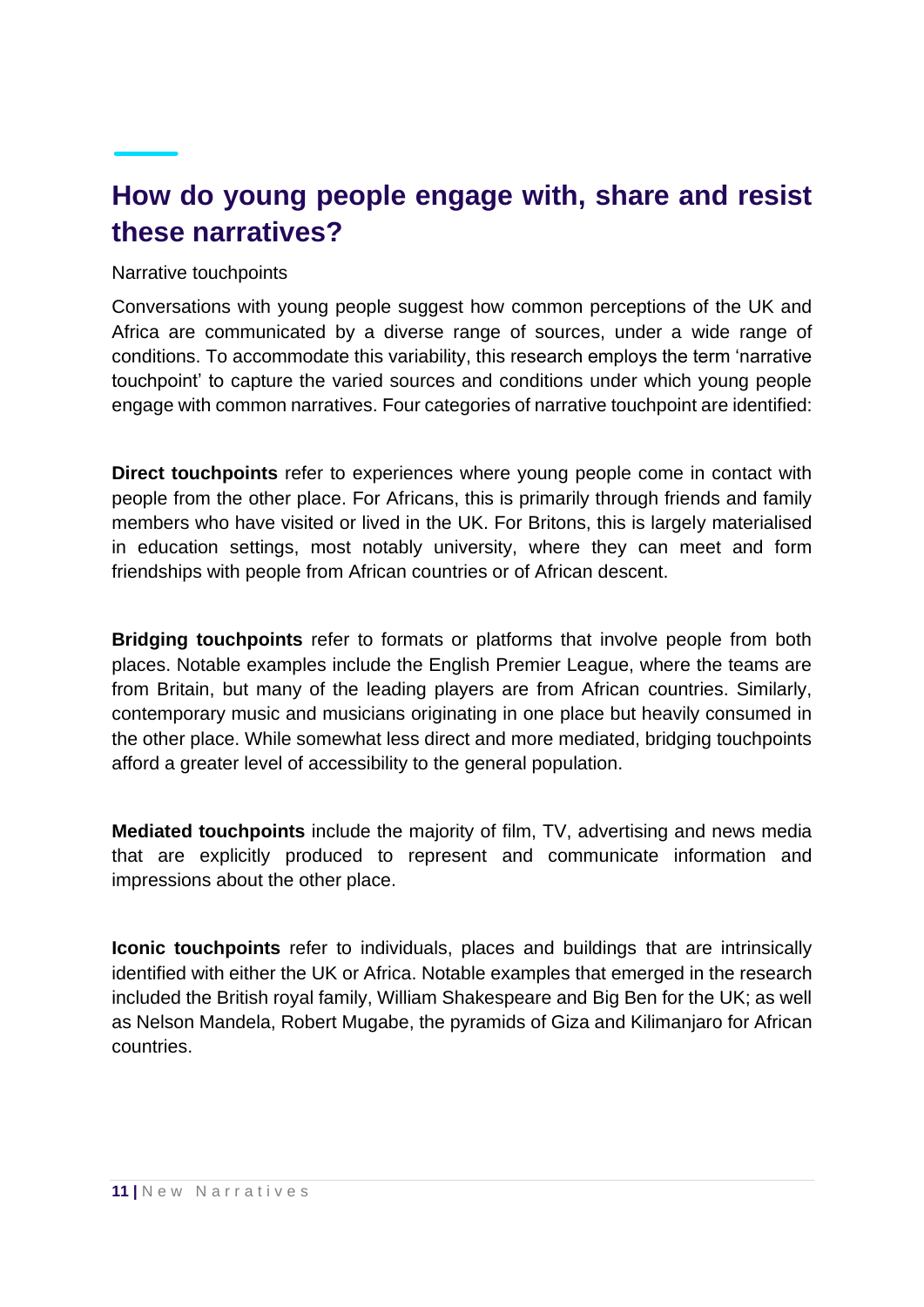Audience variables affecting how young people engage, share and resist narratives

Conversations with young Britons and Africans indicate that perceptions of the other place may vary depending on a range of demographic and psychographic variables, and on the touchpoints most salient to these groups.

These variables may affect how individuals engage, share and resist certain narratives, by making them more or less receptive to a particular narrative of the other place. By determining media patterns and preferences, they may also shape how groups consume and communicate narratives.

#### **For young Africans, key variables to consider are:**

**Country:** At a broad level, while conversations with young Africans pointed to a set of associations with the UK that cut across countries, they also suggested variations in terms of which associations were more or less dominant in different countries. Conversations with young Kenyans, for example, were characterised by a higher level of consciousness of British racism compared to other groups. Young Nigerians, meanwhile, tended to be the most emphatic in their praise of the UK relative to their view of Nigeria, while conversations with young Ethiopians were marked by a focus on British exploitation of Africa.

**Age:** In some countries, conversations suggested important differences between how 18-24-year-olds and 25-35-year-olds spoke about and pictured the UK. In Cameroon, for example, older groups expressed strong admiration for the UK based on respect for the British monarchy and history, whereas younger participants were attracted because of the 'cool' status attributed to the idea of Britishness.

**Gender:** The responses of young women in Ethiopia and Egypt indicated that the UK may hold special appeal for females. This appeal is based on a view of the UK as supportive of female empowerment and gender equality.

**Race:** Young Africans' discussions of race varied depending on the country and region in question, reflecting variations in racial diversity and sociocultural dynamics across the continent. In South Africa, for example, White participants suggested that their perceptions of the UK were likely to differ from that of their Black compatriots, due to a combination of socioeconomic factors and the country's history of colonialism and race relations.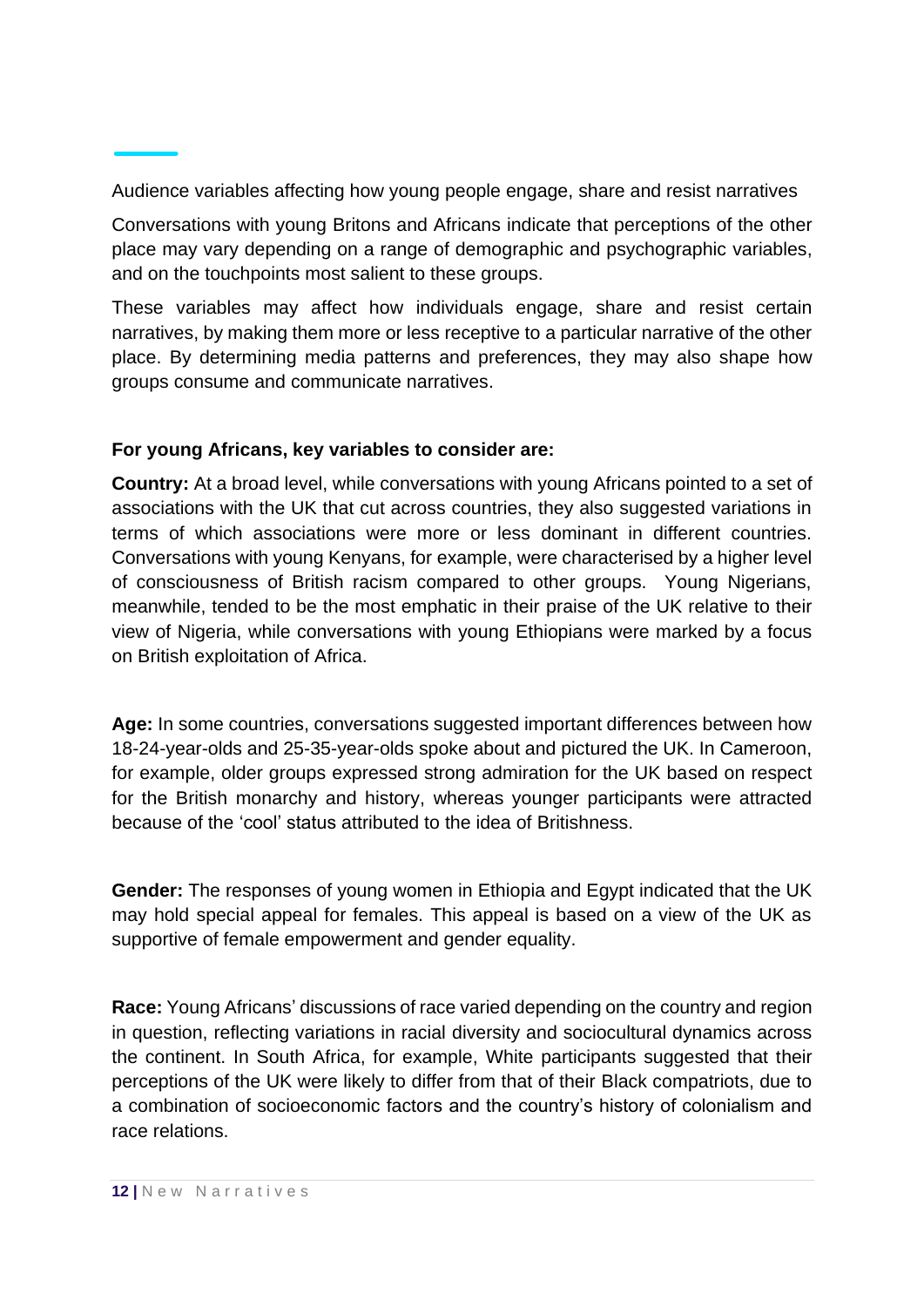**Values:** Young people expressing different values tended to view the UK differently. For example, although not wholly or uniformly accepting of perceived UK values, in general, young Egyptian participants presented themselves as more progressive than Egyptian society as a whole.

**SEC:** Young Africans belonging to higher socio-economic classifications often had a higher level of education and worked in professions which brought them into closer proximity with the UK, for example through professional accreditation schemes and university. As such, they exhibited a greater range of narrative touchpoints, compared to young Africans belonging to lower SECs.

#### **For young Britons, key variables to consider are:**

**Race:** Black-British participants exhibited greater familiarity with African histories and traditions, and many were active consumers of cultural exports including music by contemporary African artists, and products such as food and fashion. They were also highly conscious of British racism, acknowledging it as both a community-level and institutional problem in the UK which affects them personally, as well as being more sensitive to the historical and contemporary exploitation of African countries.

**Education:** Going to university was highlighted by a number of young Britons as a pivotal transition in terms of their knowledge and understanding of African countries and identities. Participants who had attended university were more likely to have formed friendships with peers with African heritage, and to have been exposed to a wider range of opportunities for learning about Africa in general, as well as specific African countries, themes and identities, for example through university societies and events.

**Age:** A number of participants referred to an assumed generational divide in the UK in terms of how Africa is perceived, with older generations' views characterised as more negative. Furthermore, comparisons between the mediated touchpoints referred to by Britons aged 18-24 vs. 25-35 indicates:

For younger audiences, the relatively greater influence of certain mediated touchpoints including YouTube; social media influencers; and popular entertainment formats like Love Island and The Apprentice in shaping their associations with African countries.

For older audiences, the experiences of friends who have travelled to African countries for holiday. These experiences were often communicated in photos and videos published on social media and tended to showcase the tourist attractions of African countries.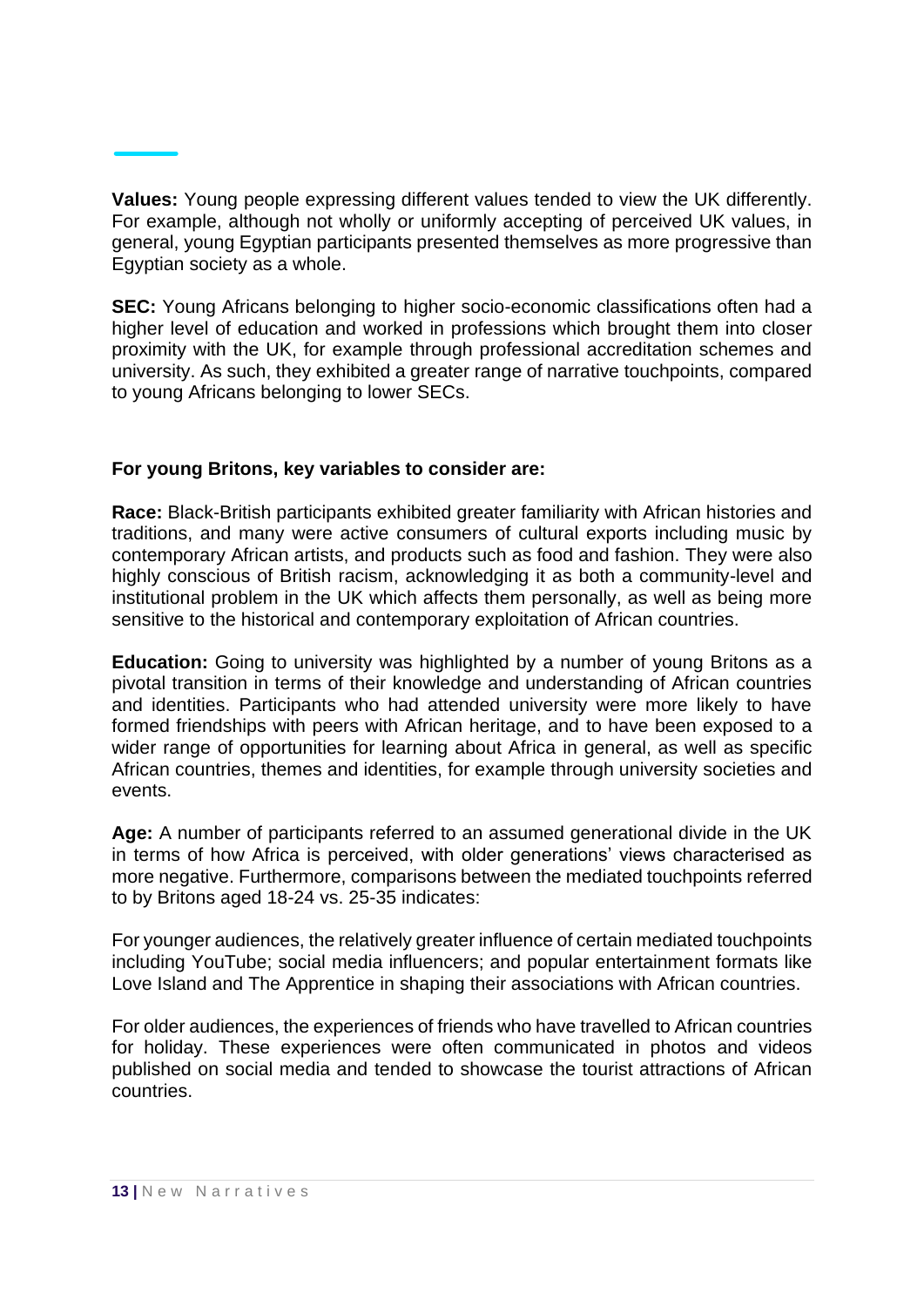**Engagement with the charitable giving sector:** Young Britons have identified an appetite for a more progressive and future-oriented perspective on Africa that would serve as a counterpoint to the framing of Africa in charity communications.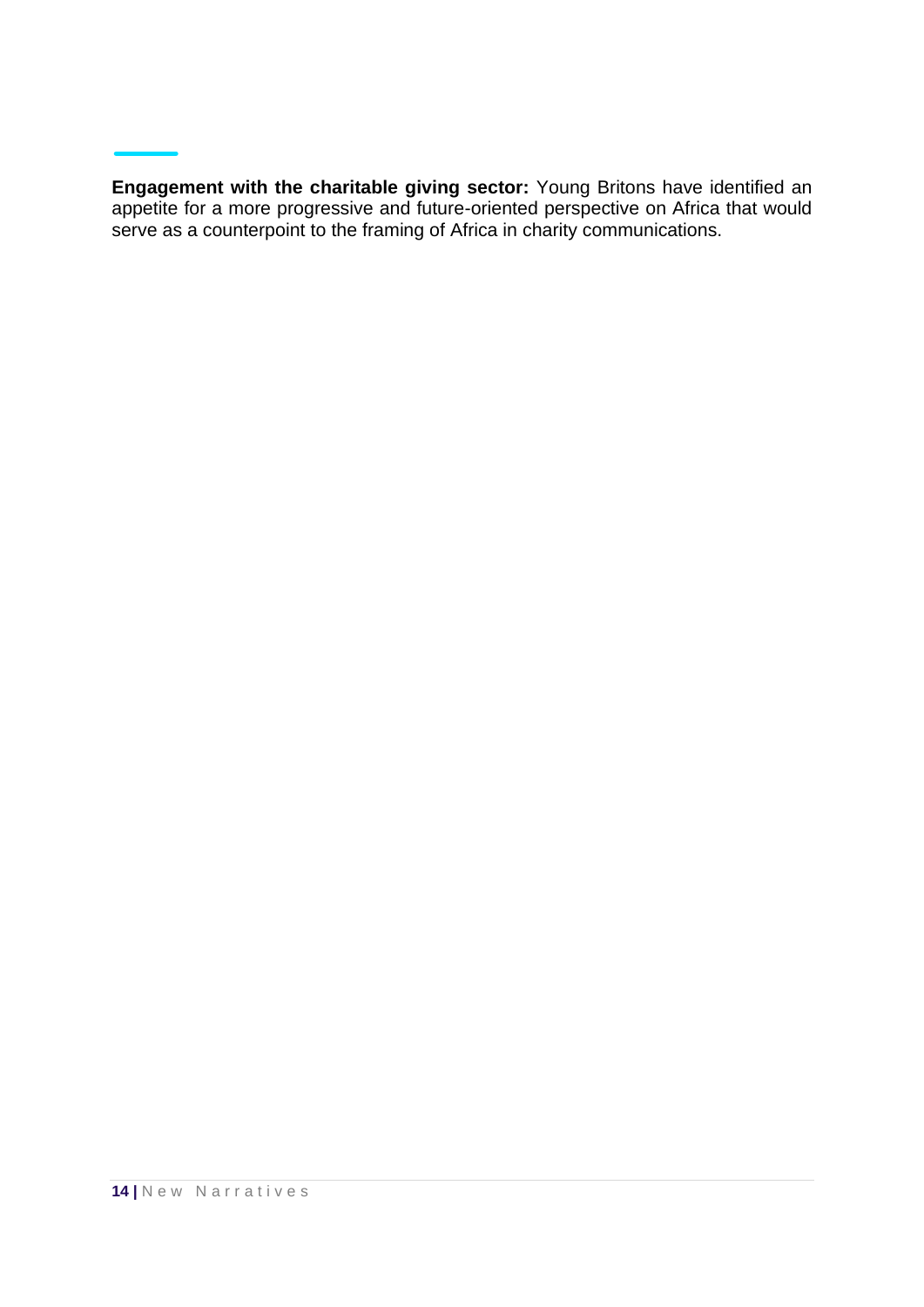# **How do these narratives contribute to young Britons and Africans'…**

Perceptions of each other?

Young Britons and young Africans **share common ground** in terms of their values, personal hopes and aspirations, yet are divided by differences in material circumstances and societal challenges.

Young Africans and Britons both believe that the other is committed to strong interpersonal values, such as **family values, honesty and respect**. They also commonly imagine the other as aspiring towards professional and economic success.

From the perspective of young Britons, however, their African peers are limited by issues **including poverty, inequality, access to food and water, and corruption**. Young Africans, by contrast, commonly imagined their peers as facing few personal worries. Where challenges were identified by young Africans, these focussed on **racism and money problems**.

Willingness to network across locations?

**From the perspective of young Africans…** 

Motivations to network are grounded in the perception of the UK as a **gateway to opportunity and personal aspirations**. As a destination, the UK is imagined as both a place where young Africans can achieve a higher standard of living and income, as well as a place where they can acquire skills, credentials and status which would ensure their future success.

The UK also promises **high-quality, unique experiences** to visitors, further compounding the desire to travel, study, work and live there. These experiences include British sightseeing opportunities, the excitement of a Premier League match, a diverse and rich cuisine, and a beautiful countryside.

However, British **racism and elitism, visa worries, and prohibitive costs** all act as demotivators to network with people from the UK.

Several participants expressed concerns about the **safety of the UK** as a destination for them and their family, due to threat of racism. They also wondered whether British people would look down on them and whether they could afford to travel to, work or study in the UK.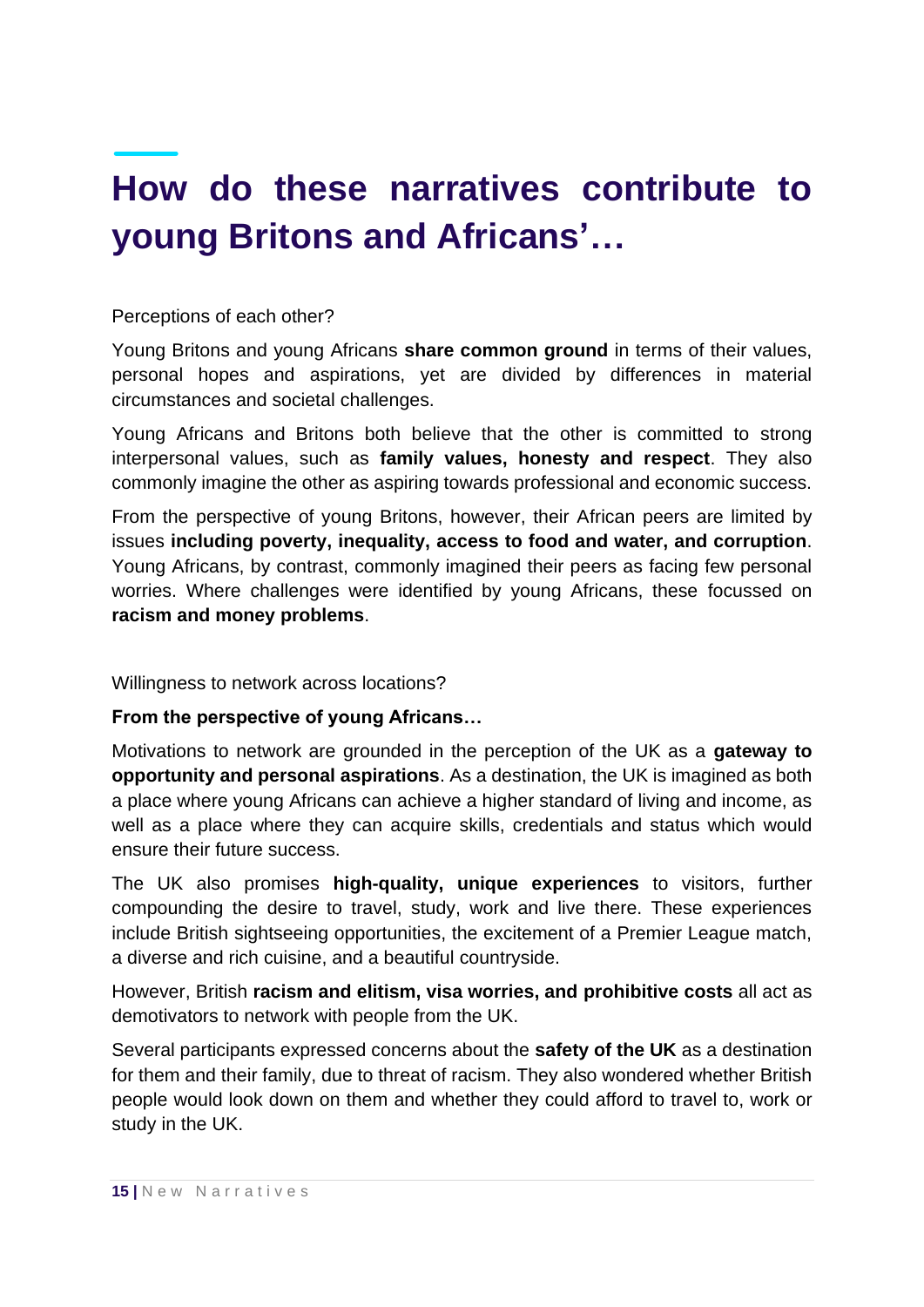While there is no clear understanding of **what Brexit means for African immigration**  to the UK, for some participants, the loss of access to freedom of movement within the EU via the UK has degraded its appeal as a place to live, work, and study.

#### **From the perspective of young Britons…**

Very few participants expressed any desire to travel to an African country except **as a tourist destination**. Even when explicitly asked, participants struggled to nominate a country they would be happy to travel to for work, study or immigration.

Tourism aspirations were driven primarily by '**once-in-a-lifetime' experiences** such as safari and appreciating natural, cultural and historical wonders such as the Pyramids and the Sahara Desert.

**Safety concerns** represent the single greatest inhibitor to travel to, study, work or live in an African country. Concerns about safety were expressed for all countries mentioned, although the substance of the concern did vary: from fear of mugging and gang violence in South Africa, to threats of terrorism and kidnapping in Nigeria and Northern African countries, to the risk of political instability and conflict in countries such as the DRC and Somalia.

After safety, the general sense that African countries tend to be **poorly developed** means that they present little appeal as destinations except as tourist destinations.

**Volunteering and development work** generally, while recognised as a driver for some people to travel to African countries, garnered a mixed reception among participants. while the development aims of projects themselves were regarded as admirable, they were also regarded as platforms for individuals to showcase altruism to peers back home. This suggests a resistance to virtue signalling by young Britons.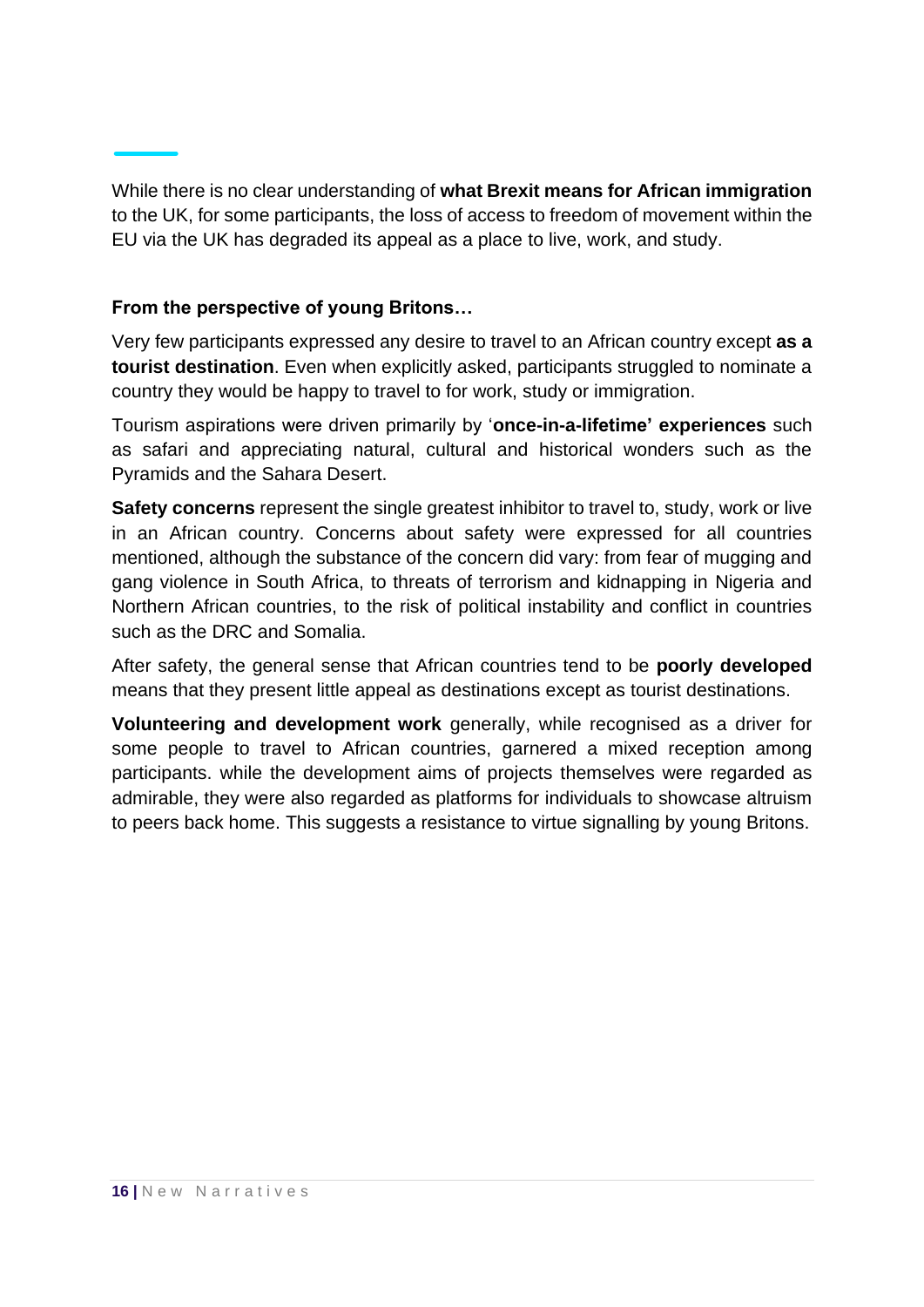## **What narratives would young people in each place like the other to have access to?**

Both young Africans and young Britons complained of a **lack of diversity and nuance** in the ways in which they and their countries are represented internationally.

#### **From the perspective of young Africans…**

While being 'African' constitutes a **part of their identity**, it represents just one, sometimes relatively minor, component of how young people from African countries see and understand themselves.

There is a need to move past the catch-all, short-cut label of 'African', which participants felt serves to **falsely homogenize** the national, regional and local diversity of the continent.

To help address their overarching concern with the perceived treatment of **Africa as a monolithic entity**, participants provided an array of examples which could be leveraged to present a more accurate representation of their own countries specifically, as opposed to just 'Africa' as a whole.

Three reference categories emerged for building more reflective and grounded representations of their countries:

**Commonly identified:** These reference points were identified by participants in all or nearly all (6-8) countries researched. As such, they offer material to develop new narratives that cut across all locations. Widely identified reference points include beautiful natural regions, historically significant sites, local cultures and traditions, tribal and ethnic identities, local cuisine, sports were all widely identified as salient reference points for building a more reflective and grounded representation of their country.

**Widely identified:** These reference points were identified by participants in between 3-5 countries researched. They include music; features of urban environments such as transport and nightlife; local activists and activism; locally or nationally cherished values; and the arts.

**Rarely identified:** identified by participants in a maximum of 2 countries. Local brands, modern design and architecture, modern fashion and science and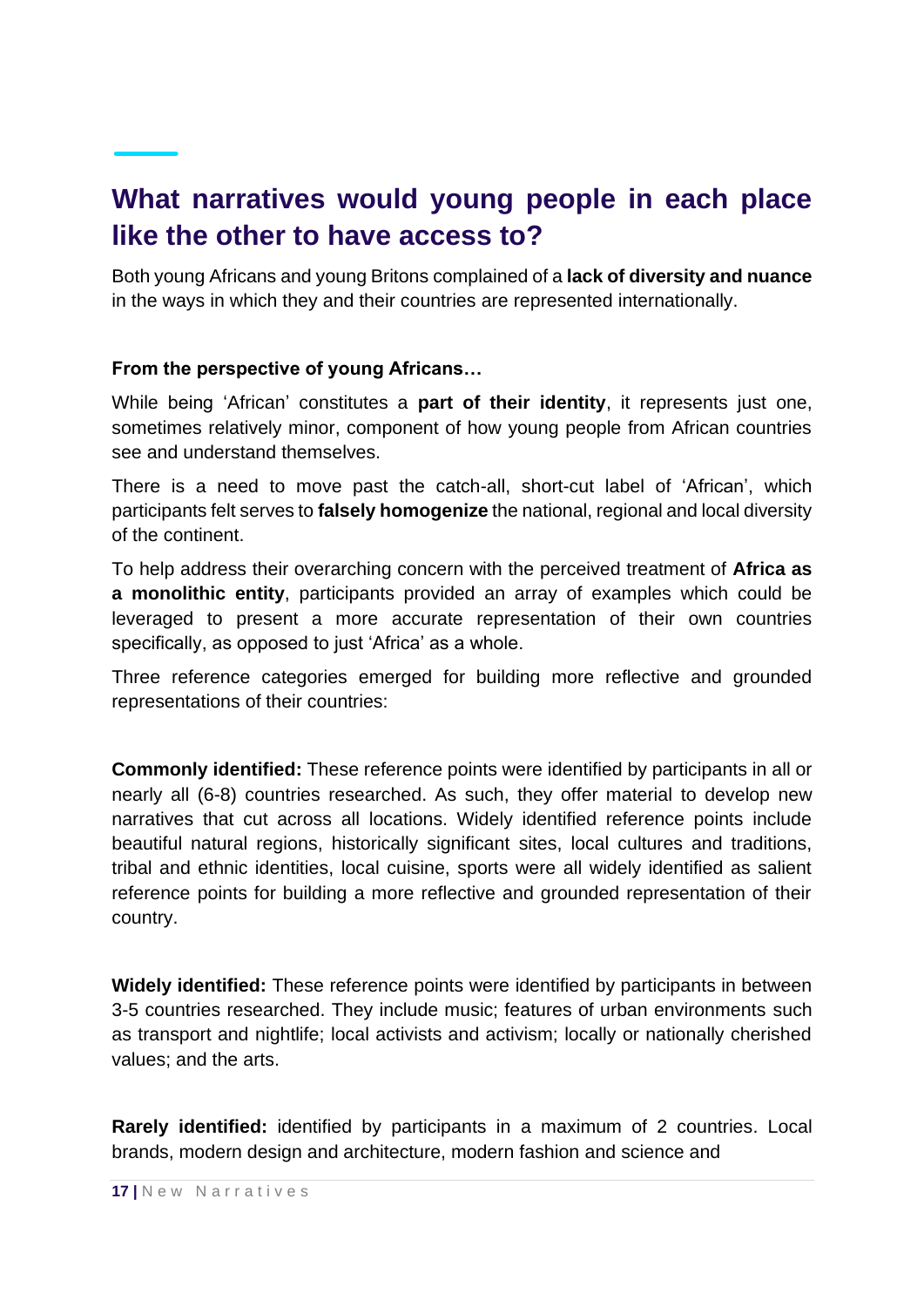technology was rarely suggested as distinguishing features of the countries researched.

#### **From the perspective of young Britons…**

The norm in how the UK is represented and perceived internationally is to focus on the upper social classes and on England and London, specifically. As such, young Britons were critical of a perceived lack of social class and geographic diversity in portrayals of the UK. Conversations about how young Britons would like to be represented indicated three categories of associations:

**Rejected associations:** including posh-ness, racism, and binge-drinking.

- Young Britons rejected signs and symbols of British posh-ness, for example old Etonians, Hugh Grant, and Saville Row, arguing that this stereotype of the UK was not representative of them.
- While young Britons acknowledge that racism and other forms of discrimination are serious and live issues in the UK, they themselves opposed such views and felt they represented a minority only.
- Similarly, while young Britons acknowledged that the British have a widely recognised reputation for binge drinking, it was not an association they themselves wanted to promote internationally.

**Contested associations:** including the Royal Family, patriotism, politics, commercial brands, multiculturalism, and education.

- Young Britons appreciated the Royal Family for its historical significance, its economic value as a tourist draw, and for the respect for tradition it connotes. However, some question its legitimacy and fairness. There was some evidence of preference for specific individuals as opposed to the institution, for example the Queen, Diana, Harry and Meghan.
- While brands including Rimmel London and British Airways were promoted in terms of their strong reputation for quality and excellence, questions were raised over the extent to which such brands can be considered truly 'British' anymore – or whether have instead become globalised and disconnected from their origins.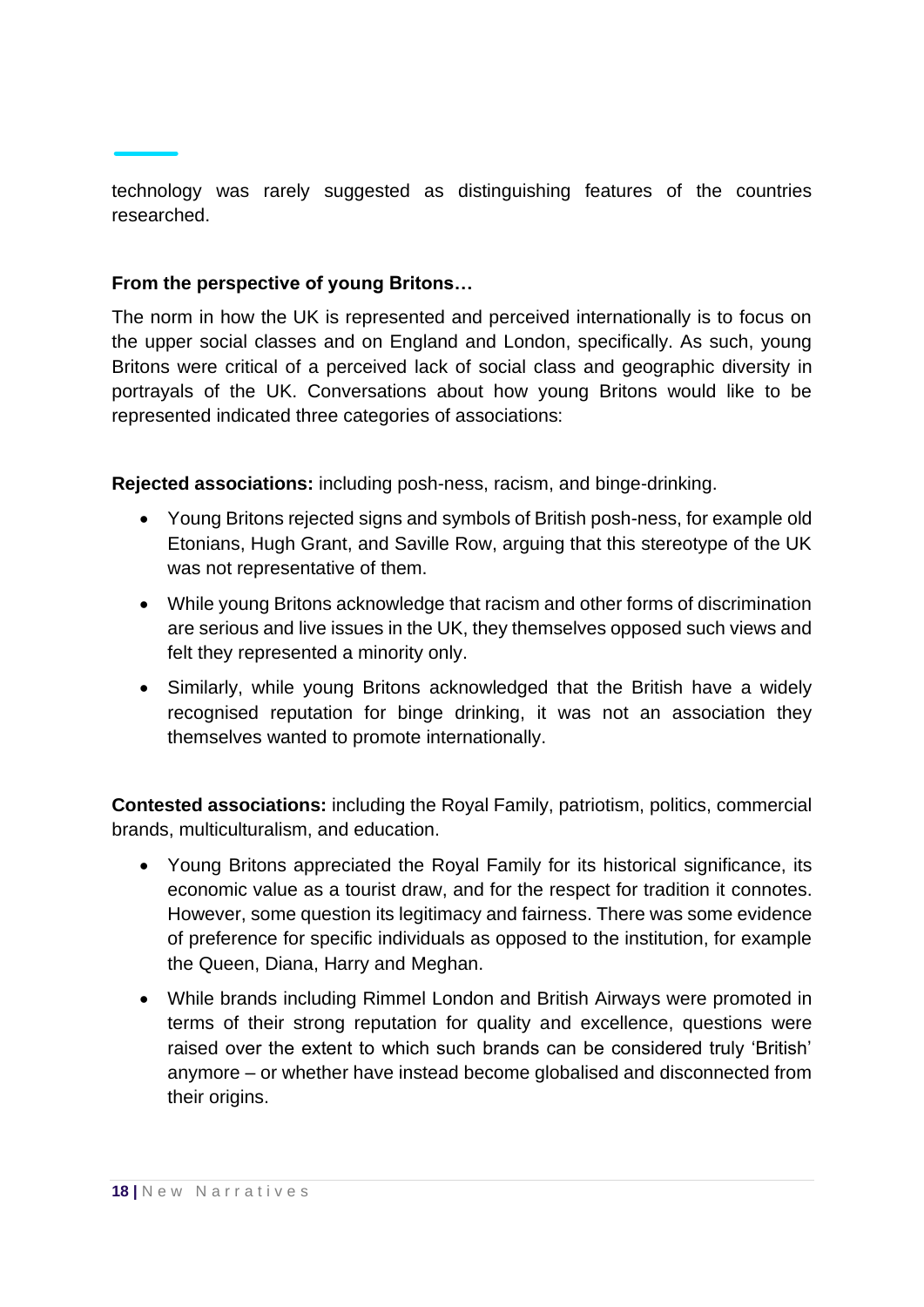- While patriotism by Welsh and Scottish people is generally seen as acceptable and even celebrated, English and British patriotism tended to be associated with racism and xenophobia.
- Young Britons question the extent to which the UK is truly 'multicultural' or whether this value is specific to particular groups and locations, for example inhabitants of more cosmopolitan neighbourhoods. Some also expressed concern that the concept conceals latent colonial tendencies, for example in the appropriation of international cuisines and fashions under the mantra of 'modern Britain'.
- Freedom of civic and political participation and the right to protest are widely celebrated – but politicians are viewed as inept and embarrassing. Brexit, especially, has led to uncertainty about the quality of British governance and democracy.
- Young Britons are proud of the UK education system, and of the quality and reputation of institutions such as Oxford and Cambridge. However, they are concerned by inequality and elitism in British education at all levels, and they feel that Oxbridge effectively eclipses equally high-quality institutions elsewhere – for example, Edinburgh University and Queens University Belfast.

**Celebrated associations:** including British community spirit, 'equalisers', diversity, music and sports.

- Young Britons see the UK as defined by its commitment to social bonding and community spirit. These characteristics were felt to be symbolised by 'British' modes of socialising, such as tea-drinking and going to the pub, as well as by community responses to terror attacks.
- Young Britons take pride in local and national champions of social unity and equality, such as the rapper Stormzy. They also celebrate practices, customs and preferences which cut across divisions in British society. Again, teadrinking and going to the pub were seen as symbols of shared national identity. So also were fish and chips and the love of sports.
- Signs of class, regional and national diversity are widely seen as critical for improving how the UK is currently represented internationally.
- Young Britons see the UK as a leading sporting nation, and as a contemporary and historical powerhouse in terms of musical creativity, innovation and excellence, particularly given its relatively small size.